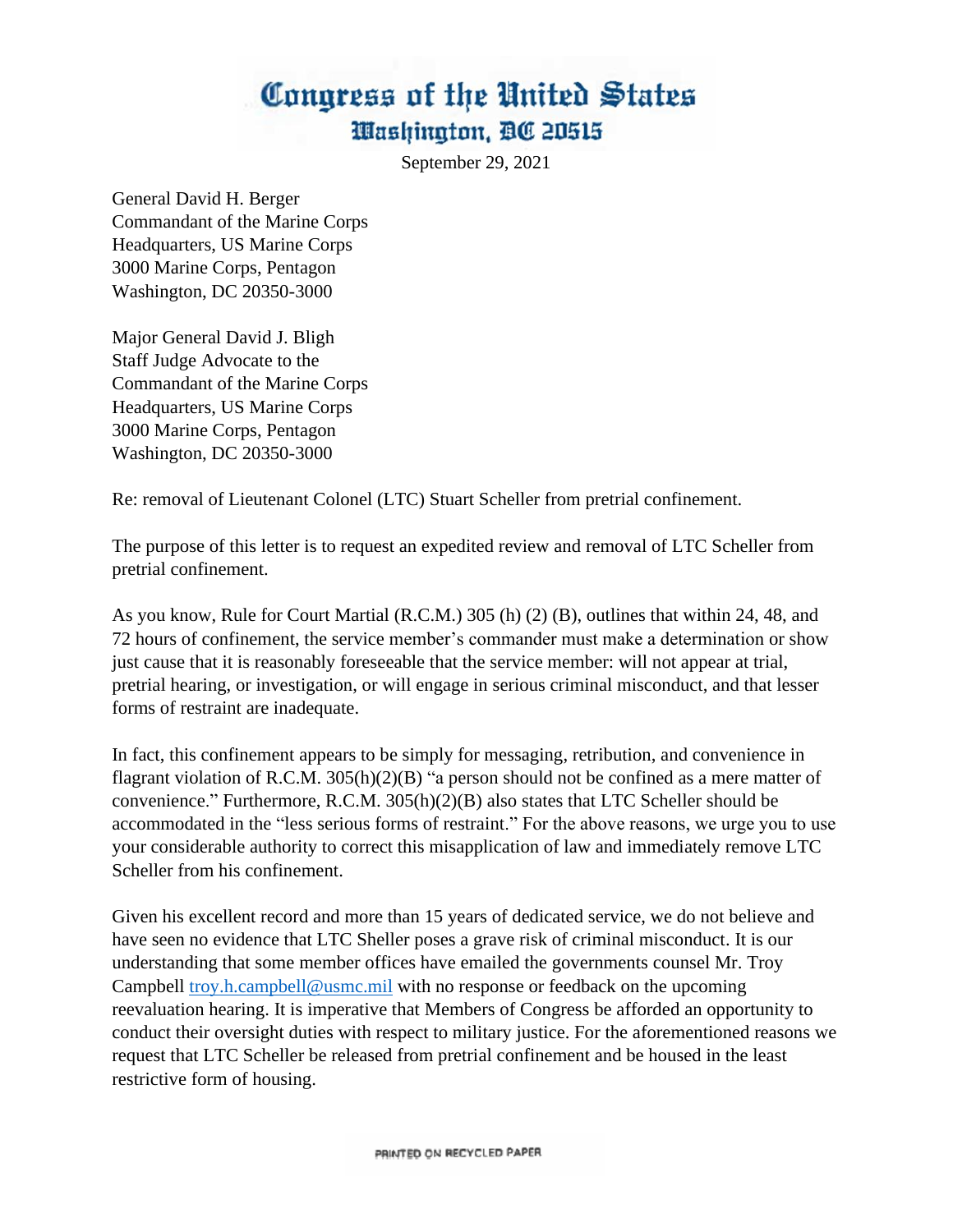## Congress of the United States Washington, DC 20515

Respectfully submitted,

Rep. Louie Gohmert Rep. Andy Biggs Member of Congress Member of Congress

rolison

Rep. Madison Cawthorn Rep. Bob Good Member of Congress Member of Congress

Unicin

Bully Carte

Inne

Rep. Ben Cline Rep. Bill Posey Member of Congress Member of Congress

Diana Harshlia

Rep. Lauren Boebert Rep. Diana Harshbarger Member of Congress Member of Congress

Rep. Jeff Duncan Rep. Paul A. Gosar, D.D.S. Member of Congress Member of Congress

homas Massie

Rep. Buddy Carter Rep. Thomas Massie Member of Congress Member of Congress